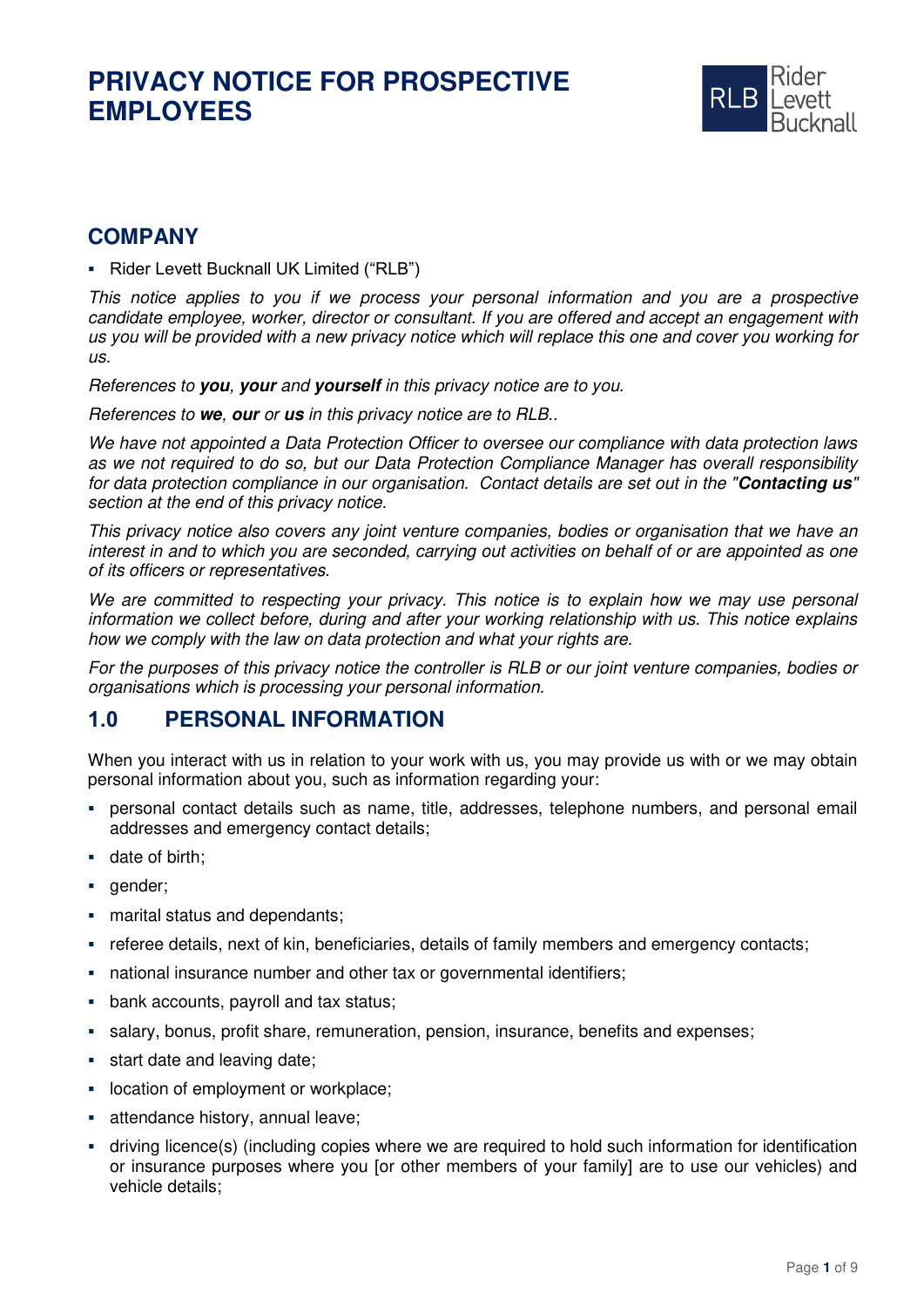

- **•** identification documents and information such as passport, utility bills, identity cards, signature, etc;
- recruitment (including copies of right to work documentation, past employment history, references and other information included in a CV or cover letter or as part of the application process);
- work records (including job titles, work history, working hours, training records and professional memberships,) and education and professional records/qualifications;
- compensation history and charity donation preferences;
- movements though CCTV footage and other information obtained through electronic means such as swipecard and key fob records;
- use of our information and communications systems, including the computers and fixed and mobile phones that we allow you to use, passwords, personal identification numbers, IP addresses, user names and other IT system identifying information; and
- **EXECT:** images in video and/or photographic form and voice recordings;

We will always aim to make it clear which personal information it is necessary for you to provide and which personal information is optional. However, if you are unsure as to whether you are required to provide any particular piece of personal information please ask.

#### **2.0 SPECIAL CATEGORIES OF PERSONAL INFORMATION**

We may also collect, store and use the following "special categories" of more sensitive personal information regarding you:

- information about your race or ethnicity, religious beliefs, sexual orientation and political opinions;
- **•** information about your trade union memberships;
- **·** information about your health, including any medical condition, health and sickness records, medical records and health professional information and disability information; and
- **EXEDENT** biometric information about you, for example fingerprints, retina scans.

We may not collect all of the above types of special category information about you. In relation to the special category personal data that we do process we do so on the basis that:

- the processing is necessary for reasons of substantial public interest, on a lawful basis;
- it is necessary for the establishment, exercise or defence of legal claims;
- it is necessary for the purposes of carrying out the obligations and exercising our or your rights in the field of employment and social security and social protection law; or
- based on your explicit consent.

In the table below we refer to these as the "special category reasons for processing of your personal data".

We may also collect criminal records information. For criminal records information in relation to you we process it on the basis of legal obligations or based on your explicit consent.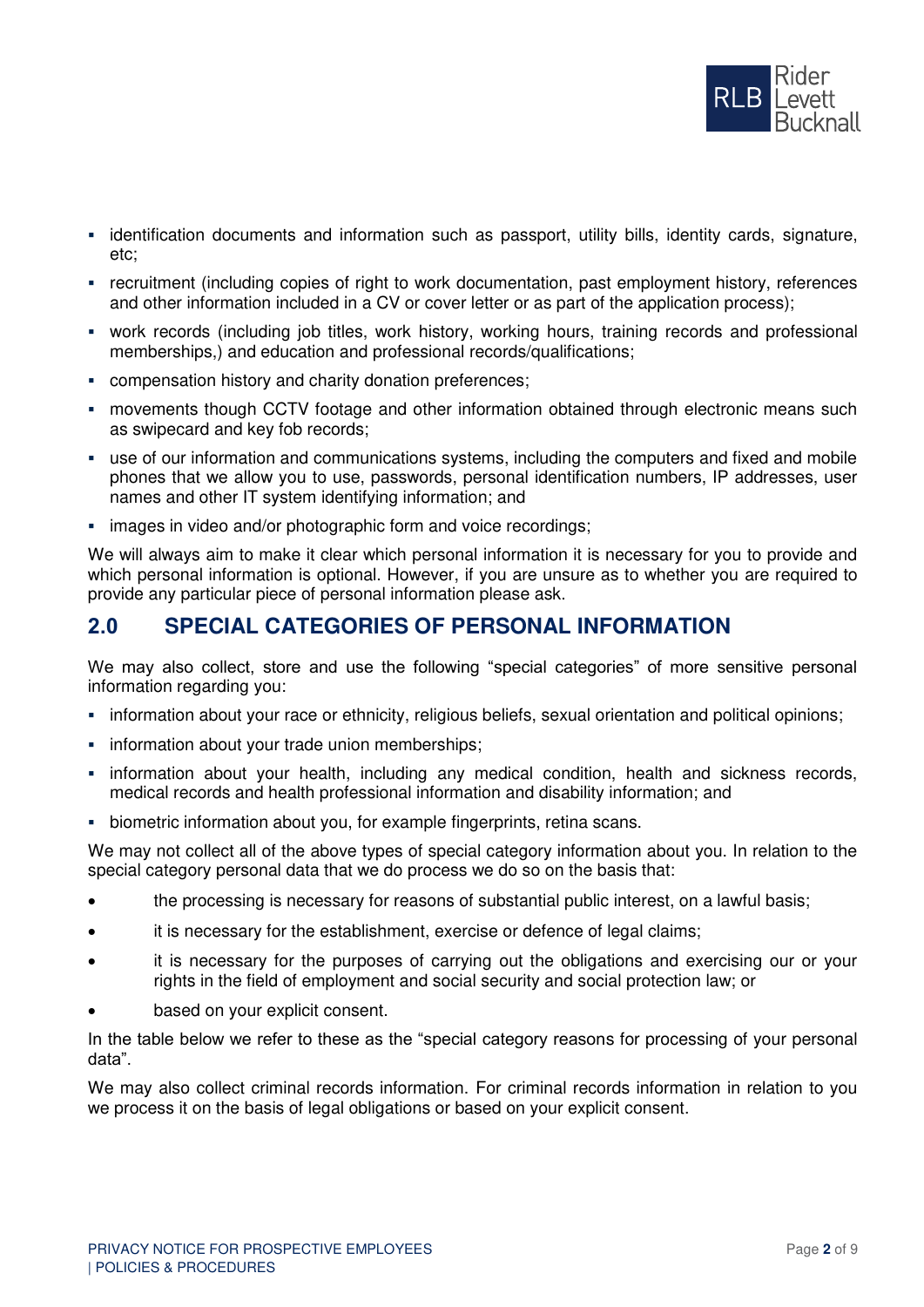

# **3.0 WHERE WE COLLECT YOUR INFORMATION**

We typically collect personal information about prospective employees, workers, directors or consultants through the application and recruitment process, either directly from candidates or sometimes from an employment agency or background check provider.

We may sometimes collect additional information from third parties including former employers, credit reference agencies or other background check agencies.

If you are providing us with details of referees, next of kin, beneficiaries, family members and emergency contacts they have a right to know and to be aware of how what personal information we hold about them, how we collect it and how we use and may share that information. Please share this privacy notice with those of them whom you feel are sufficiently mature to understand it. They also have the same rights as set out in the "**Your rights in relation to personal information**" section below.

#### **4.0 USES MADE OF YOUR PERSONAL INFORMATION**

The table below describes the main purposes for which we process your personal information, the categories of your information involved and our lawful basis for being able to do this.

| <b>Purpose</b>                                                                                                                                                                          | <b>Personal information used</b>                                                                                                                                        | <b>Lawful basis</b>                                                                                                   |  |  |  |
|-----------------------------------------------------------------------------------------------------------------------------------------------------------------------------------------|-------------------------------------------------------------------------------------------------------------------------------------------------------------------------|-----------------------------------------------------------------------------------------------------------------------|--|--|--|
| Non- 'special categories' of Personal Information                                                                                                                                       |                                                                                                                                                                         |                                                                                                                       |  |  |  |
| Retention of your details for use in<br>relation to future opportunities to<br>work for us and future recruitment<br>and sending to you details of<br>future positions if you ask us to | All the personal information we<br>collect for the purposes of the<br>recruitment process excluding<br>special category information and<br>criminal records information | We may ask for your consent to<br>process your data for this purpose,<br>you may revoke your consent at any<br>point. |  |  |  |
| Making a decision about your<br>recruitment or appointment and<br>managing the recruitment process<br>and determining the terms on<br>which you work for us                             | All the personal information we<br>collect for the purposes of the<br>recruitment process                                                                               | We need this information to be able to<br>perform and administer the<br>recruitment process for you to engage<br>vou  |  |  |  |
|                                                                                                                                                                                         |                                                                                                                                                                         | This is necessary to enter into a<br>contract with you                                                                |  |  |  |
| Checking you are legally entitled<br>to work in the UK                                                                                                                                  | Personal contact details and<br>identification documents and right to<br>work documentation                                                                             | We have a legal obligation to do so                                                                                   |  |  |  |
| <b>Business management and</b><br>planning, including accounting<br>and auditing, conducting our<br>normal business operations and<br>managing our relationship with<br><b>VOU</b>      | All your personal information<br>excluding 'special categories' of<br>personal information and criminal<br>records information                                          | To be able to manage and perform<br>our contract with you.                                                            |  |  |  |
|                                                                                                                                                                                         |                                                                                                                                                                         | We have a legitimate interest to run<br>and manage our business                                                       |  |  |  |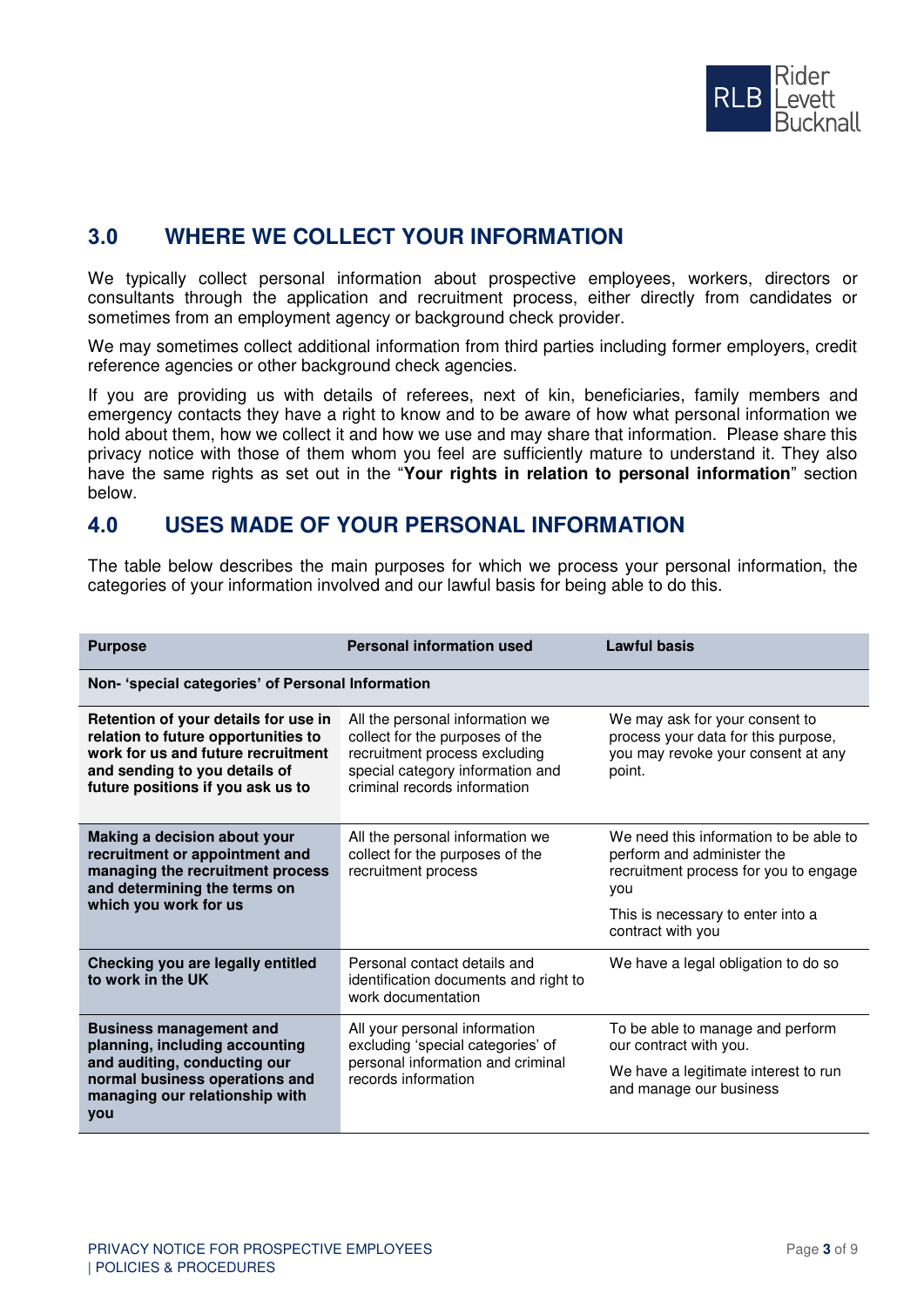

| <b>Purpose</b>                                                                                                                                                                                                                                                                                            | <b>Personal information used</b><br><b>Lawful basis</b>                                                                                                                                                                                                                                                                                                                                                             |                                                                                                                                                                                                                                               |  |  |
|-----------------------------------------------------------------------------------------------------------------------------------------------------------------------------------------------------------------------------------------------------------------------------------------------------------|---------------------------------------------------------------------------------------------------------------------------------------------------------------------------------------------------------------------------------------------------------------------------------------------------------------------------------------------------------------------------------------------------------------------|-----------------------------------------------------------------------------------------------------------------------------------------------------------------------------------------------------------------------------------------------|--|--|
| Non- 'special categories' of Personal Information                                                                                                                                                                                                                                                         |                                                                                                                                                                                                                                                                                                                                                                                                                     |                                                                                                                                                                                                                                               |  |  |
| <b>Making decisions about your</b><br>continued employment or<br>engagement or termination of our<br>working relationship                                                                                                                                                                                 | Personal identifiers, performance,<br>disciplinary and grievance<br>information, employment records,<br>compensation history, salary, annual<br>leave, pension and benefits                                                                                                                                                                                                                                         | We have a legitimate interest to<br>ensure that the workers we engage<br>continue to be suitably qualified<br>and/or appropriate for their role<br>within the business                                                                        |  |  |
| Complying with health and safety<br>obligations                                                                                                                                                                                                                                                           | Personal identifiers, CCTV footage<br>and other information obtained<br>through electronic means such as<br>swipecard and key fob records,<br>working environment information                                                                                                                                                                                                                                       | We have a legal obligation to comply<br>with Health and Safety laws<br>We also have a legal obligation to<br>report any accidents at work in<br>accordance with health and safety<br>laws                                                     |  |  |
| Dealing with legal disputes<br>involving you, or other employees,<br>workers, directors and<br>consultants, including accidents<br>at work                                                                                                                                                                | All your personal information<br>excluding 'special categories' of<br>personal information and criminal<br>records information                                                                                                                                                                                                                                                                                      | To be able to manage and perform<br>our contract with you<br>We have a legitimate interest to<br>ensure that all legal claims are<br>managed effectively                                                                                      |  |  |
| For the purposes of ensuring the<br>security of our premises, systems<br>and our information, to ensure<br>network and information security,<br>including preventing unauthorised<br>access to our computer and<br>electronic communications<br>systems and preventing malicious<br>software distribution | Personal identifiers, CCTV footage<br>and other information obtained<br>through electronic means such as<br>swipecard and key fob records<br>Use of our information and<br>communications systems, including<br>the computers and fixed and mobile<br>phones that we allow you to use,<br>passwords, personal identification<br>numbers, IP addresses, user names<br>and other IT system identifying<br>information | We have a legitimate business in<br>ensuring our premises and systems<br>are secure<br>To be able to manage and perform<br>our contract with you                                                                                              |  |  |
| To facilitate the use of our IT<br>systems and monitor your use of<br>our information and<br>communication systems to ensure<br>compliance with our IT policies                                                                                                                                           | Personal identifiers, CCTV footage<br>and other information obtained<br>through electronic means such as<br>swipecard and key fob records<br>Use of our information and<br>communications systems, including<br>the computers and fixed and mobile<br>phones that we allow you to use,<br>passwords, personal identification<br>numbers, IP addresses, user names<br>and other IT system identifying<br>information | We have a legitimate interest in<br>ensuring that our workers use our<br>computer systems and information<br>correctly and efficiently and in<br>compliance with our IT policies<br>To be able to manage and perform<br>our contract with you |  |  |
| For the purposes of equal<br>opportunities monitoring                                                                                                                                                                                                                                                     | Name, title, date of birth; gender;<br>marital status; salary, annual leave,<br>pension and benefits; location of<br>employment or workplace                                                                                                                                                                                                                                                                        | We may have a legal obligation to do<br>so and we have a legitimate interest<br>in doing so to make sure our<br>business is a fair place to work                                                                                              |  |  |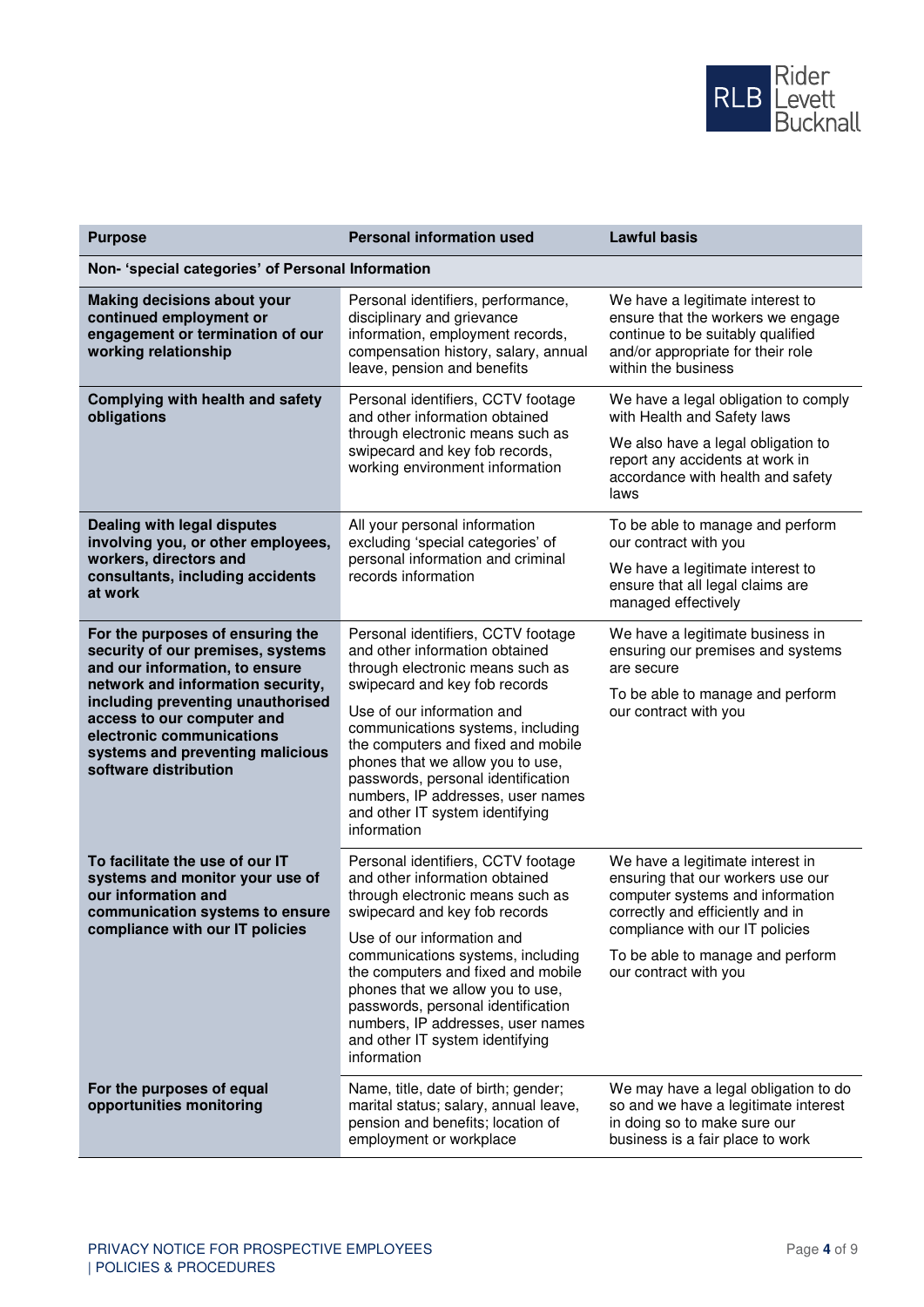

| <b>Purpose</b>                                                                                                      | <b>Personal information used</b>                                                                                                | <b>Lawful basis</b>                                                                                                                                                      |  |  |
|---------------------------------------------------------------------------------------------------------------------|---------------------------------------------------------------------------------------------------------------------------------|--------------------------------------------------------------------------------------------------------------------------------------------------------------------------|--|--|
| Non- 'special categories' of Personal Information                                                                   |                                                                                                                                 |                                                                                                                                                                          |  |  |
| Storage of records relating to you<br>and also records relating to our<br>business                                  | All non-'special categories' of<br>personal information                                                                         | To be able to manage and fulfil our<br>contract with you, we may have a<br>legal obligation to do so and we also<br>have a legitimate interest to keep<br>proper records |  |  |
| For the purpose of complying with<br>any regulatory requirements                                                    | All the personal information about<br>you excluding special category<br>information and criminal records data                   | We may have a legal obligation to<br>comply with regulatory requirements<br>and we have a legitimate interest in<br>complying with regulatory<br>requirements            |  |  |
| For the purposes of managing<br>your interests in us, your rights to<br>shares and dividend/profit share<br>details | Shareholdings, options, SARS and<br>dividend entitlement, name address,<br>bank details, payment and<br>transaction information | To be able to manage and perform<br>our contract with you                                                                                                                |  |  |

| <b>Purpose</b>                                                                                                                                                                                                                                                                                              | <b>Personal information used</b> |                                                                                                                                                                       | <b>Lawful basis</b>                                                                                                                                                    |  |  |
|-------------------------------------------------------------------------------------------------------------------------------------------------------------------------------------------------------------------------------------------------------------------------------------------------------------|----------------------------------|-----------------------------------------------------------------------------------------------------------------------------------------------------------------------|------------------------------------------------------------------------------------------------------------------------------------------------------------------------|--|--|
| 'Special categories' of Personal Information                                                                                                                                                                                                                                                                |                                  |                                                                                                                                                                       |                                                                                                                                                                        |  |  |
| Storage of records relating to you and also<br>records relating to our business                                                                                                                                                                                                                             |                                  | All 'special categories'<br>of personal<br>information                                                                                                                | We process special category personal<br>data on the basis of the "special category<br>reasons for processing of your personal<br>data" referred to in section 2 above. |  |  |
|                                                                                                                                                                                                                                                                                                             |                                  |                                                                                                                                                                       | For criminal records information we<br>process it on the basis of legal<br>obligations or based on your explicit<br>consent.                                           |  |  |
| We will use information relating to your<br>absence from work, which may include<br>sickness absence or family-related absences,<br>to comply with employment and other laws                                                                                                                                |                                  | Information about<br>your health, including<br>any medical condition,<br>health and sickness<br>records, medical<br>records and health<br>professional<br>information | We process special category personal<br>data on the basis of the "special category<br>reasons for processing of your personal<br>data" referred to in section 2 above  |  |  |
| We will use information about your physical<br>or mental health, or disability status, to<br>ensure your health and safety in the<br>workplace and to assess your fitness to<br>work, to provide appropriate workplace<br>adjustments, to monitor and manage<br>sickness absence and to administer benefits |                                  | Information about<br>your health, including<br>any medical condition,<br>health and sickness<br>records, medical<br>records and health<br>professional<br>information | We process special category personal<br>data on the basis of the "special category<br>reasons for processing of your personal<br>data" referred to in section 2 above  |  |  |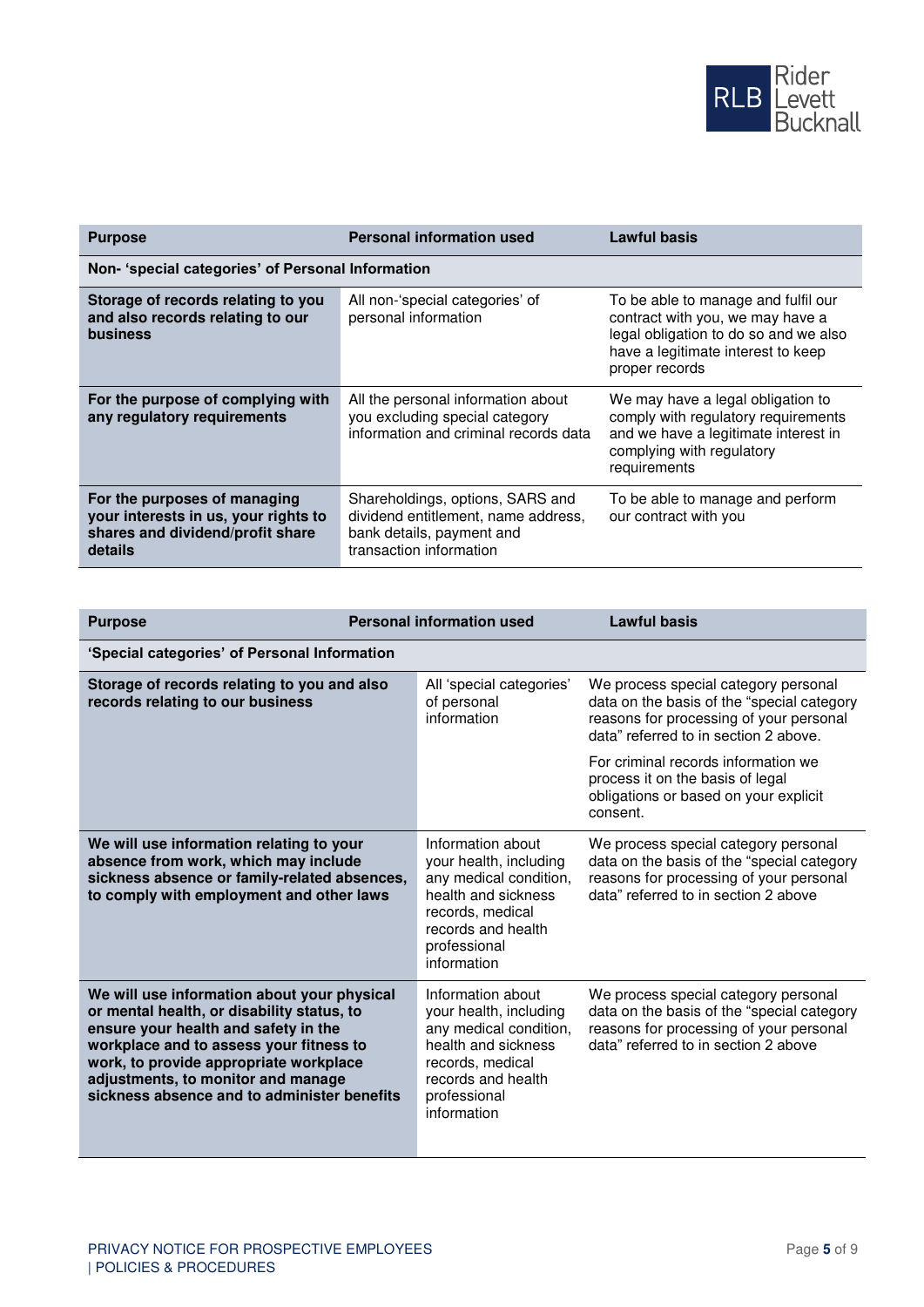

| <b>Purpose</b>                                                                                                                                                                                                                                                  | <b>Personal information used</b> |                                                                                                                    | <b>Lawful basis</b>                                                                                                                                                   |  |  |
|-----------------------------------------------------------------------------------------------------------------------------------------------------------------------------------------------------------------------------------------------------------------|----------------------------------|--------------------------------------------------------------------------------------------------------------------|-----------------------------------------------------------------------------------------------------------------------------------------------------------------------|--|--|
| 'Special categories' of Personal Information                                                                                                                                                                                                                    |                                  |                                                                                                                    |                                                                                                                                                                       |  |  |
| We will use information about your race or<br>national or ethnic origin, religious,<br>philosophical or moral beliefs, or your sexual<br>life or sexual orientation or political beliefs,<br>to ensure meaningful equal opportunity<br>monitoring and reporting |                                  | Information about<br>your race or ethnicity,<br>religious beliefs,<br>sexual orientation and<br>political opinions | We process special category personal<br>data on the basis of the "special category<br>reasons for processing of your personal<br>data" referred to in section 2 above |  |  |
| We will use and retain information about<br>criminal convictions to comply with law and<br>in order to determine your eligibility to<br>undertake particular types of work                                                                                      |                                  | Information about<br>your criminal<br>convictions and<br>offences                                                  | For criminal records information we<br>process it on the basis of legal<br>obligations or based on your explicit<br>consent                                           |  |  |

You are not under any obligation to provide us with any of your personal information, but if you do not provide it then we may not be able to engage you.

You should be aware that it is not a condition of any contract with us that you agree to any request for consent from us. Where you have given us your consent to use your personal information in a particular manner, you have the right to withdraw this consent at any time, which you may do by contacting us as described in the "**Contacting us**" section below.

Please note however that the withdrawal of your consent will not affect any use of the data made before you withdrew your consent and we may still be entitled to hold and process the relevant personal information to the extent that we are entitled to do so on bases other than your consent. Withdrawing consent may also have the same effects as not providing the information in the first place, for example we may no longer be able to engage you.

#### **5.0 DISCLOSURE OF YOUR PERSONAL INFORMATION**

We share personal information with the following parties:

- **Companies in the same group of companies as us**: if relevant to your recruitment.
- **Your recruitment agency(s) or consultant(s):** For the purpose of managing the recruitment process.
- **Any party approved by you**.
- **Our professional advisors**: such as lawyers, accountants, financial advisors, consultants and other advisors.
- **Other service providers to our business and advisors**: CCTV providers, Recruiting software provider, Administration/IT services. All our third-party service providers and other entities in the group are required to take appropriate security measures to protect your personal information.
- **Purchasers of our business**: buyers or perspective buyers to whom we sell or negotiate to sell our business.
- **.** The Government or our regulators: where we are required to do so by law or to assist with their investigations or initiatives, for example HMRC or the Information Commissioner's Office.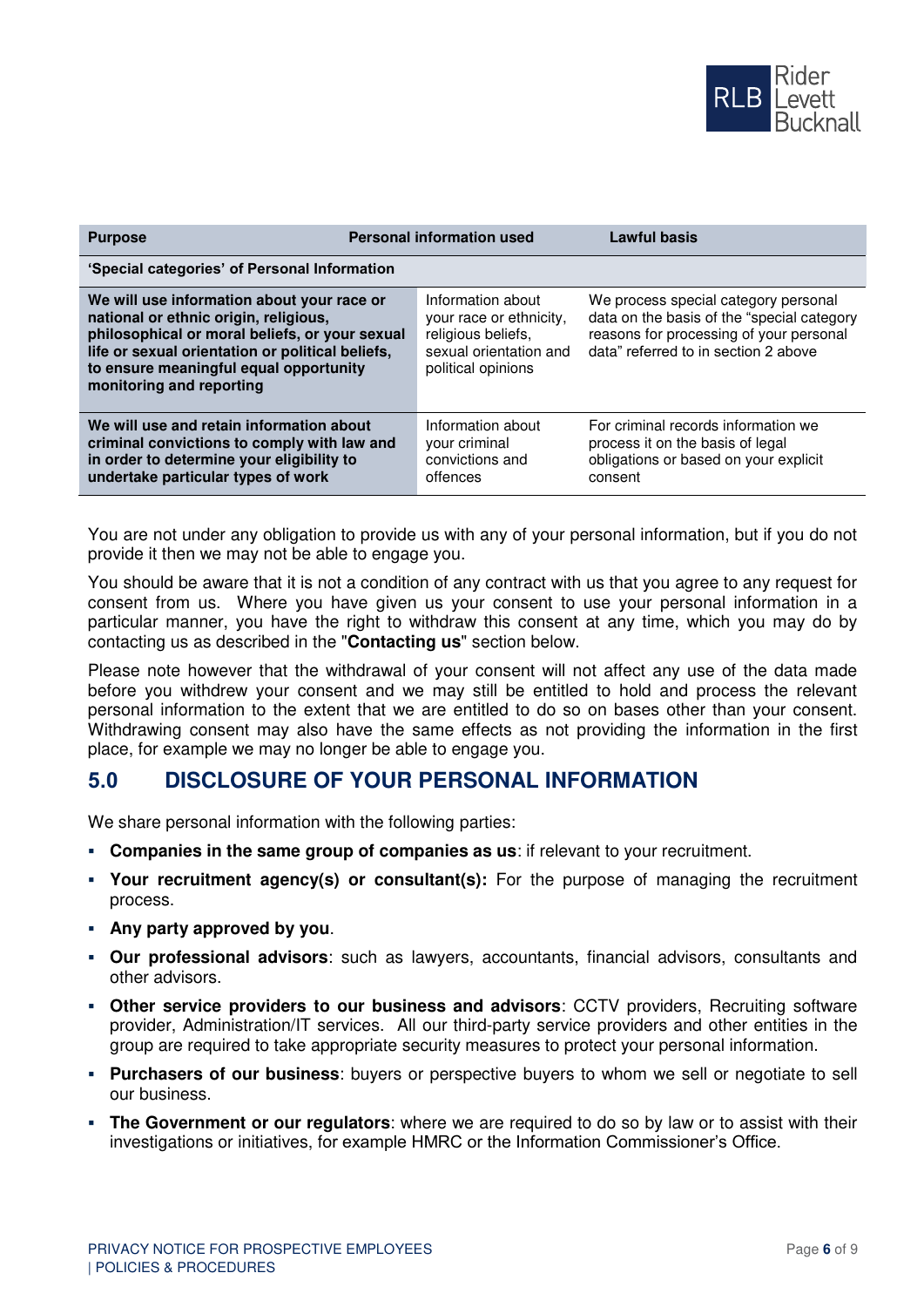

▪ **Police, law enforcement and security services**: to assist with the investigation and prevention of crime and the protection of national security.

We do not disclose personal information to anyone else except as set out above unless we have your consent or we are legally obliged to do so. We do not sell your data.

### **6.0 TRANSFERRING YOUR PERSONAL INFORMATION INTERNATIONALLY**

We use a software and recruiting service provider called 'Jobvite' that is used to advertise jobs and manage the recruitment process. The service provider is based in the United States and the data is stored in the United States in Amazon Web Services (AWS East Region).

Our directors and other individuals working for us may also in limited circumstances access personal information outside of the UK and European Union if they are on holiday abroad outside of the UK or European Union. If they do so they will be using our security measures and will be subject to their arrangements with us which are subject to English Law and the same legal protections that would apply to accessing personal data within the UK.

In limited circumstances the people to whom we may disclose personal information as mentioned in the section "**Disclosure of your personal information**" above may be located outside of the UK and European Union. In these cases, we will impose any legally required protections to the personal information as required by law before it is disclosed.

If you require more details on the arrangements for any of the above then please contact us using the details in the "**Contacting us**" section below.

#### **7.0 RECRUITMENT DATABASE**

**Email and Phone:** from time to time, we may contact you by email or phone with information about job roles we believe you may be interested in.

We will only contact you if you have given us consent to do so.

You can then let us know at any time that you do not wish to be considered for future job roles by contacting us through [GDPR.recruitment@uk.rlb.com](mailto:GDPR.recruitment@uk.rlb.com).

#### **8.0 HOW LONG WE KEEP PERSONAL INFORMATION FOR**

The duration for which we retain your personal information will differ depending on the type of information and the reason why we collected it from you. However, in some cases personal information may be retained on a long-term basis: for example, personal information that we need to retain for legal purposes will normally be retained in accordance with usual commercial practice and regulatory requirements. Generally, where there is no legal requirement we retain all physical and electronic records for a period of 12 months if you are unsuccessful in your application to work for us. Exceptions to this rule are:

▪ Where you have consented to us holding your details for longer in relation to future opportunities we may hold records for up to 5 years.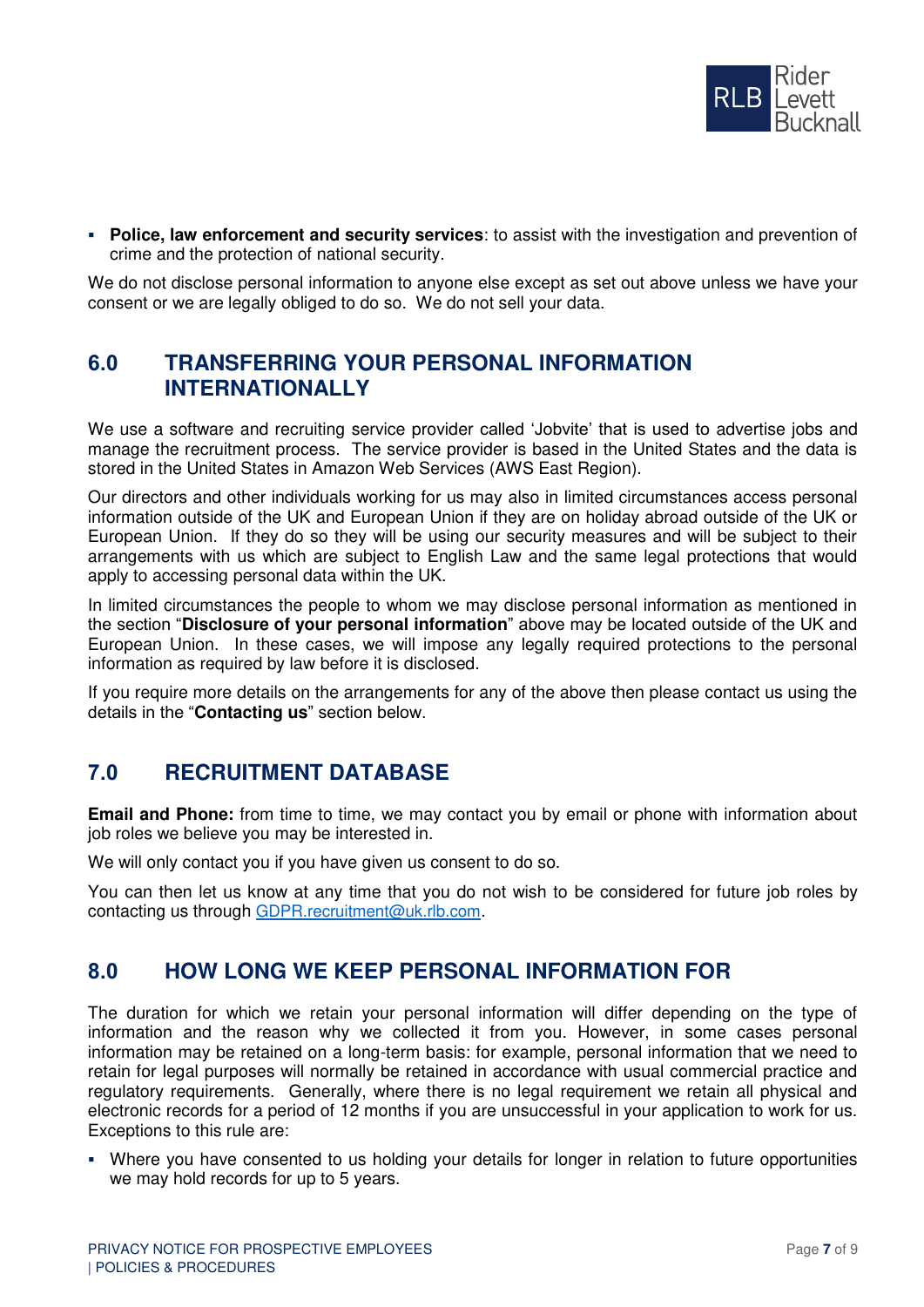

▪ Information that may be relevant to personal injury claims, employment claims, discrimination claims may be retained until the limitation period for those types of claims has expired. For personal injury or discrimination claims this can be an extended period as the limitation period might not start to run until a long time after you have worked for us.

# **9.0 YOUR RIGHTS IN RELATION TO PERSONAL INFORMATION**

You have the following rights in relation to your personal information:

- the right to be informed about how your personal information is being used;
- the right to access the personal information we hold about you;
- the right to request the correction of inaccurate personal information we hold about you;
- the right to request the erasure of your personal information in certain limited circumstances;
- the right to restrict processing of your personal information where certain requirements are met;
- the right to object to the processing of your personal information;
- the right to request that we transfer elements of your data either to you or another service provider; and
- the right to object to certain automated decision-making processes using your personal information.

You should note that some of these rights, for example the right to require us to transfer your data to another service provider or the right to object to automated decision making, may not apply as they have specific requirements and exemptions which apply to them and they may not apply to personal information recorded and stored by us. For example, we do not use automated decision making in relation to your personal data. However, some have no conditions attached, so your right to withdraw consent or object to processing for direct marketing are absolute rights.

Whilst this privacy notice sets out a general summary of your legal rights in respect of personal information, this is a very complex area of law. More information about your legal rights can be found on the Information Commissioner's website at https://ico.org.uk/for-the-public/.

To exercise any of the above rights, or if you have any questions relating to your rights, please contact us by using the details set out in the "**Contacting us**" section below.

If you are unhappy with the way we are using your personal information you can also complain to the UK Information Commissioner's Office or your local data protection regulator. We are here to help and encourage you to contact us to resolve your complaint first.

# **10.0 CHANGES TO THIS NOTICE**

We may update this privacy notice from time to time. When we change this notice in a material way, we will update the version date at the bottom of this page. For significant changes to this notice we will try to give you reasonable notice unless we are prevented from doing so. Where required by law we will seek your consent to changes in the way we use your personal information.